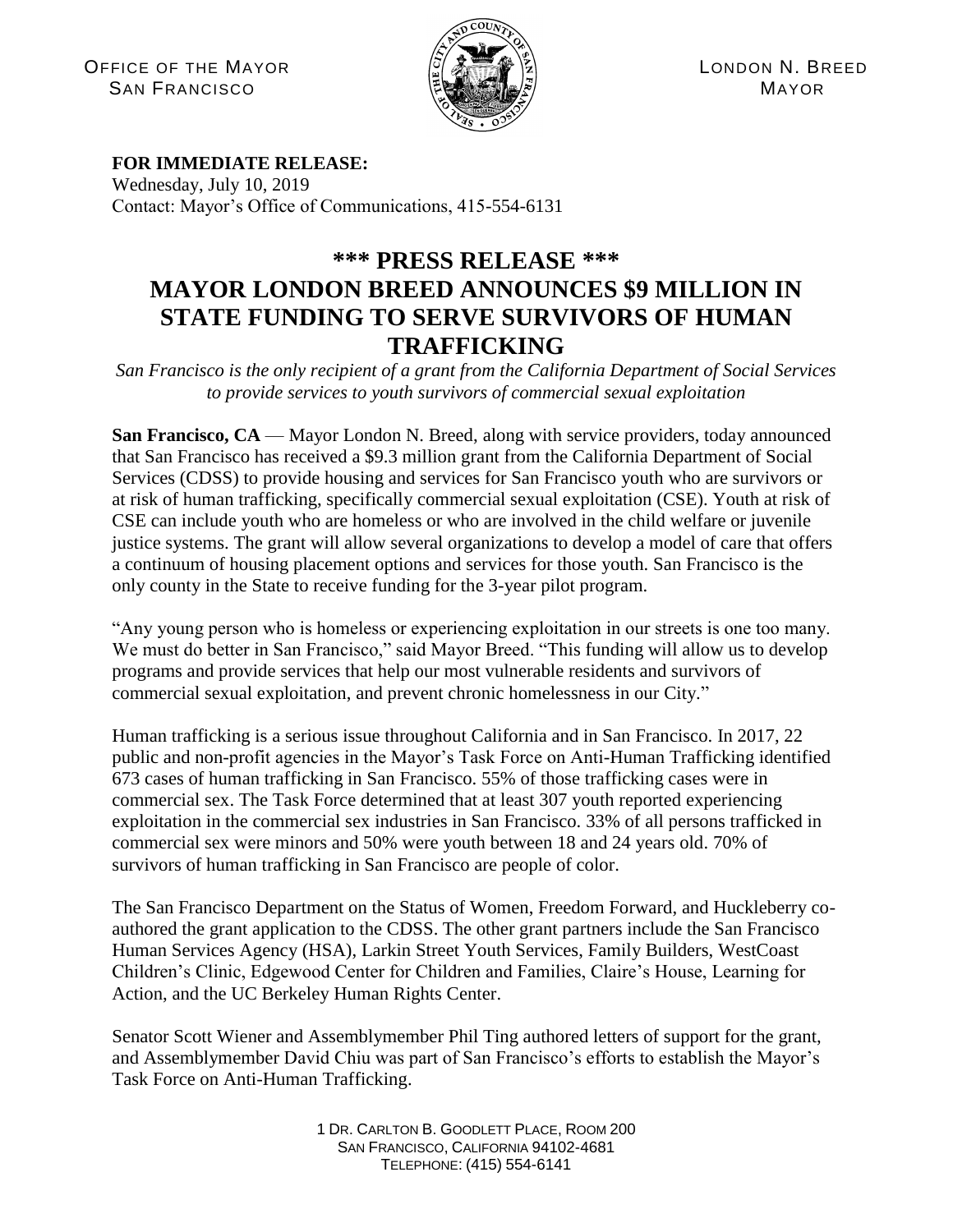

"This grant will ensure that our homeless youth can receive additional support so they can be housed and access vital services," said Senator Scott Wiener (D-San Francisco). "It is shameful to see so many of our youth struggling. LGBTQ homeless youth also make up 40% of homeless youth, making our community more susceptible to commercial sexual exploitation. I am thankful to Mayor Breed and the coalition of service providers for coming together to address this critical issue."

"Supportive services are key to helping young victims of human trafficking heal from their trauma and move on with their lives. This State and local partnership aims to strengthen that care system, and it is my hope that successes from San Francisco's pilot program help us determine how else to direct State funding to make the most impact on survivors," said Assemblymember Phil Ting (D-San Francisco), Chair of the Assembly Budget Committee.

"Commercial sexual exploitation is a devastating reality for hundreds of youth in San Francisco," said Assemblymember David Chiu (D-San Francisco). "With this new funding, we can break this heartbreaking cycle of exploitation and poverty and give youth safe and stable homes with wrap around services."

Over the past several years, this group of partner organizations has laid the groundwork for serving youth in San Francisco. The Huckleberry Advocacy and Response Team, funded by HSA, has provided crucial crisis response and case management to youth since 2016. Other organizations have provided necessary emergency shelter, case management, healthcare services, and job training. This grant will allow San Francisco to build off this existing network of service providers and expand housing options and other services available to youth who have experienced or are at risk of CSE.

As part of the collaborative, Larkin Street Youth Services and Huckleberry Youth Programs will provide youth with immediate safety from the streets and will help them explore their options for a more stable housing situation. This grant will also create a youth-designed drop-in center, hosted by Freedom Forward, so that youth can access services in a user-friendly and welcoming environment.

"From our pioneering Huckleberry Advocacy and Response Team, we know youth do best when they define safety, healing, and success on their own terms. This grant will allow us to meet youth where they are," said Douglas Styles, Executive Director of Huckleberry Youth Programs.

Claire's House in Oakland and Edgewood Center for Children and Families in San Francisco will provide housing to youth who are ready for a longer-term housing situation, but not yet ready for a foster family placement. Freedom Forward, in partnership with Family Builders, WestCoast Children's Clinic, and Huckleberry Youth Programs, will create a new model of family-based foster care for teens that nurtures connections with loved ones and provides mental health services.

1 DR. CARLTON B. GOODLETT PLACE, ROOM 200 "We know youth—like everyone else—thrive when they are connected to the people and community they care most about, something our City has struggled to create for the youth in our

SAN FRANCISCO, CALIFORNIA 94102-4681 TELEPHONE: (415) 554-6141